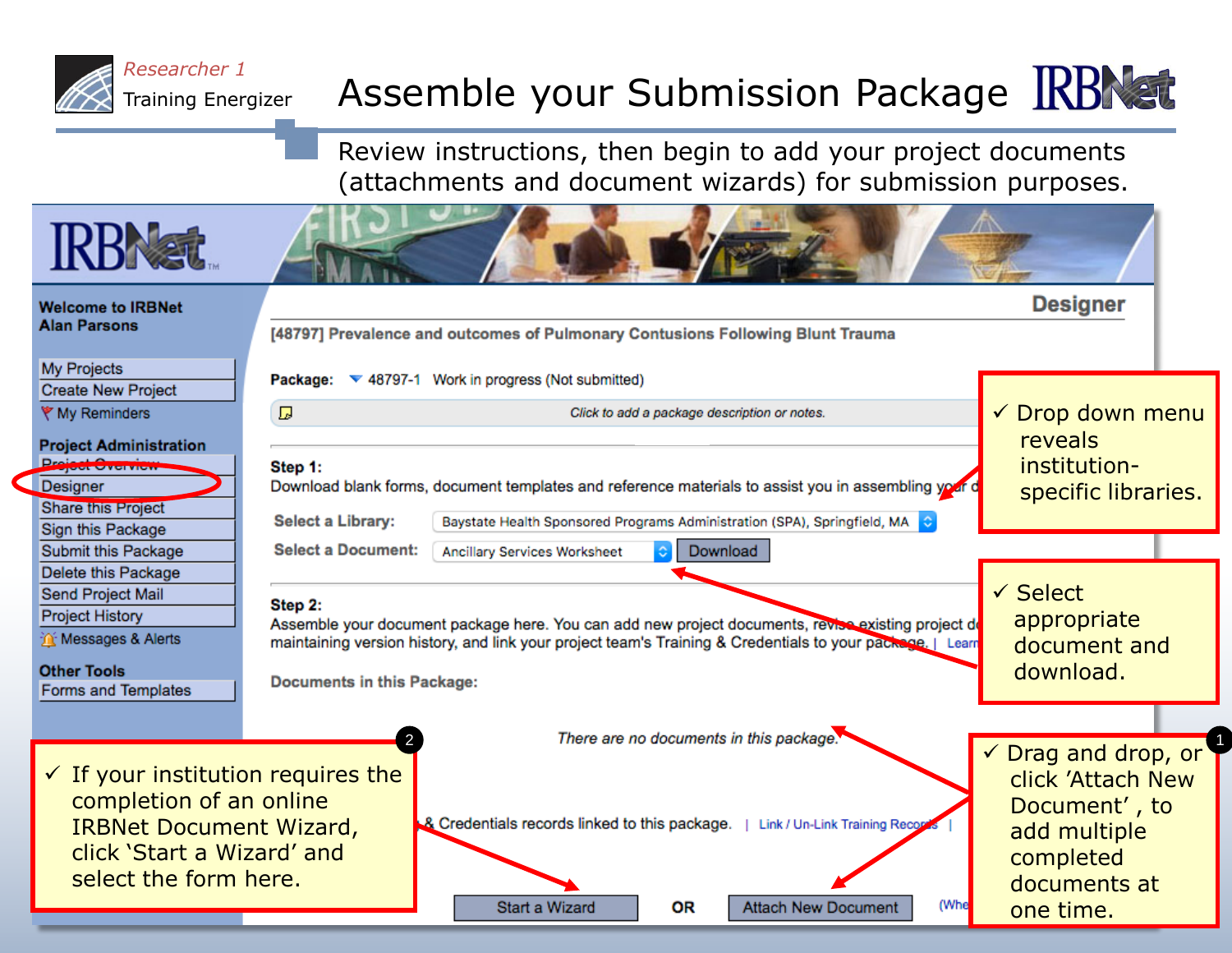

## Assemble your Submission Package (continued)

Multiple documents may be added at once by clicking 'Attach New Document', or by dragging onto the page from your desktop.

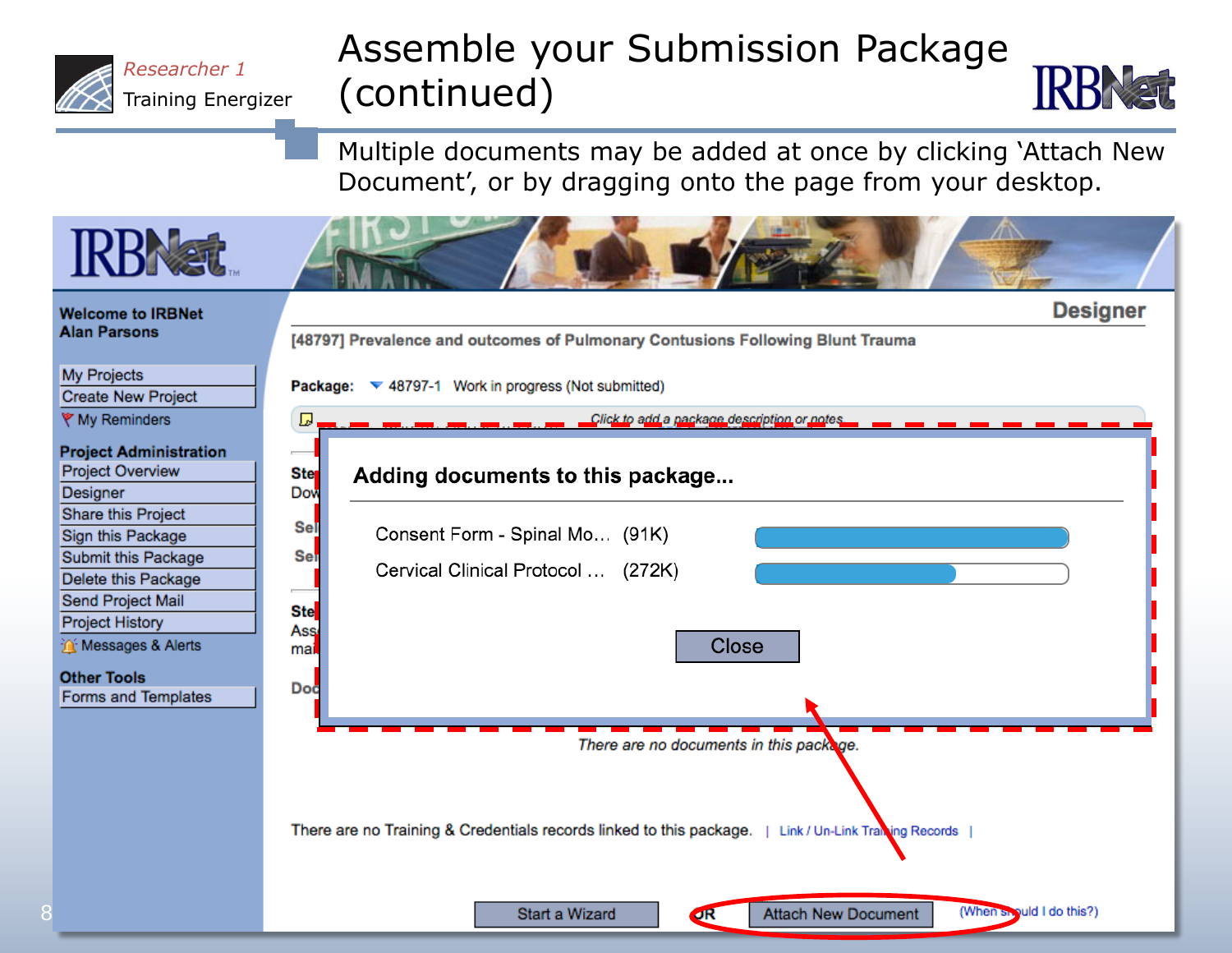

## Finish incomplete documentation.



 $\checkmark$  Incomplete documentation is indicated within the Document Type field. Submission packages with incomplete items are prevented from submission.

| <b>Welcome to IRBNet</b>                                                                                                            | <b>Designer</b>                                                                                                             |                     |                                                                                                  |                            |                          |  |
|-------------------------------------------------------------------------------------------------------------------------------------|-----------------------------------------------------------------------------------------------------------------------------|---------------------|--------------------------------------------------------------------------------------------------|----------------------------|--------------------------|--|
| <b>Alan Parsons</b>                                                                                                                 | [431446] Prevalence and Outcomes of Pulmonary Contusions Following Blunt Trauma                                             |                     |                                                                                                  |                            |                          |  |
| My Projects<br>Create New Pr                                                                                                        | Package: ▼ 431446-1 Work in progress (Not submitted)                                                                        |                     |                                                                                                  |                            |                          |  |
| My COI<br>$\checkmark$ Incomplete items are indicated in<br>♥ My Reminder<br>$(\text{red}).$                                        |                                                                                                                             |                     |                                                                                                  |                            |                          |  |
| <b>Project Admir</b><br>$\checkmark$<br>Project Overvi<br>Designer                                                                  | Click (please select) to choose<br>Document Type.                                                                           |                     | reference materials to assist you in assem                                                       |                            | <b>1</b> View document   |  |
| <b>Share this Project</b>                                                                                                           |                                                                                                                             |                     | <del>Documents for NesearChe</del> rs (Override) <mark>↓</mark>                                  |                            | 2 View document          |  |
| Sign this Package                                                                                                                   | Select a Document:                                                                                                          | Korean Consent Form | Download                                                                                         |                            | revision history         |  |
| Submit this Package<br>Delete this Package                                                                                          |                                                                                                                             |                     |                                                                                                  |                            | <b>8 Update</b>          |  |
| Step <sup>2</sup> :<br>Send Project Mail<br>Assen ble your document package here. You can add new project documents, revise existir |                                                                                                                             |                     |                                                                                                  |                            |                          |  |
| <b>Project History</b>                                                                                                              |                                                                                                                             |                     |                                                                                                  | $\left( 4 \right)$         | Delete document          |  |
| The Messages & Alerts                                                                                                               | mainta ning version history, and link your project team's Training & Credentials to your pack<br>Documents in this Package: |                     |                                                                                                  |                            |                          |  |
| <b>Other Tools</b>                                                                                                                  |                                                                                                                             |                     |                                                                                                  |                            |                          |  |
| Forms and Templates                                                                                                                 | <b>Document Type</b>                                                                                                        |                     | <b>Description</b>                                                                               | Last<br><b>Modified</b>    | 0234                     |  |
|                                                                                                                                     | $\blacktriangledown$ (please select)                                                                                        |                     | Consent Form - Spinal Motion.doc                                                                 | 04/04/2016<br>10:16 AM     | 仙∥×                      |  |
|                                                                                                                                     | ▼ Amendment/Modification                                                                                                    |                     | Cervical Clinical Protocol 3-23-06[1].pdf                                                        | 04/04/2016<br>10:16 AM     | 仙∥×                      |  |
|                                                                                                                                     | PHS Retrospective Review and Mitination<br>Report<br>(incomplete)<br>There are no Training & Cred                           |                     | $\checkmark$ To finish incomplete (incomplete)<br>Smart Forms, click the $(\mathcal{D})$ pencil. | 04/04/2016<br><b>27 AM</b> | 仙∥×                      |  |
|                                                                                                                                     |                                                                                                                             |                     |                                                                                                  |                            | (When should I do this?) |  |